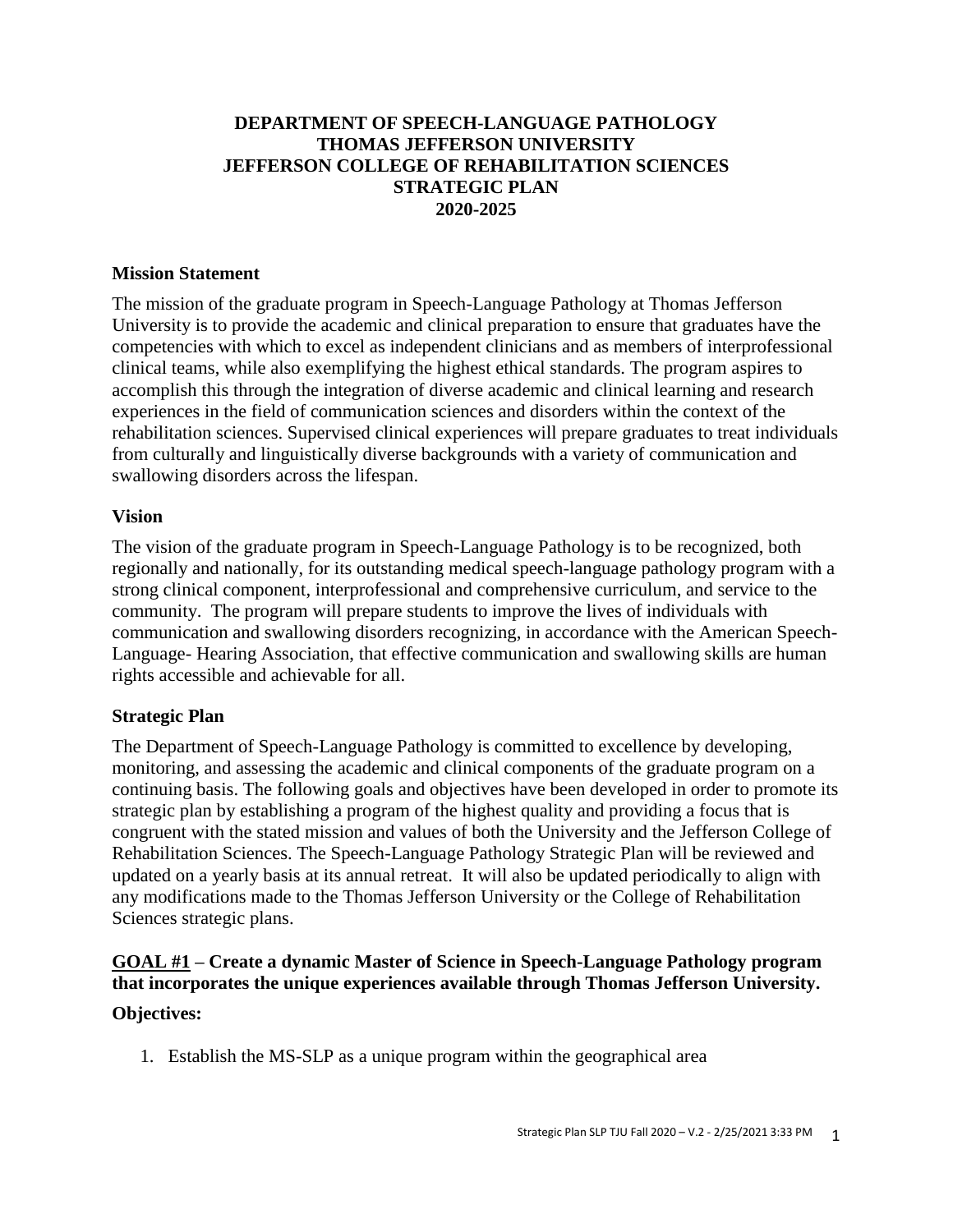- a. Development Year (2020-2021). Cultivate the expertise of the clinicians within the Thomas Jefferson network who have diverse clinical expertise, both as preceptors/clinical educators and clinical adjuncts.
- b. Academic Years 1 & 2 (2021-2023). Establish specialized "Clinical Learning Lab" experiences in the areas of swallowing and voice within the Thomas Jefferson community network.
- c. Academic Year 2 (2022-2023). Provide opportunities for advanced study that will prepare students for focused clinical experiences within the medical/rehabilitation setting and which help prepare graduates for specialized clinical fellowships in voice and swallowing.
- 2. Establish interprofessional education experiences with the graduate programs in Occupation and Physical Therapy and Athletic Training within the College of Rehabilitation Sciences.
	- a. Academic Year 1 (2021-2022). Implement client-centered education throughout the curriculum by participating in the Jefferson Center for Interprofessional Practice and Education which offers training and educational opportunities for innovative teaching and evidence-based practices in healthcare.
	- b. Academic Year 1 (2021- 2022). Introduce "Health Mentors Program" into the curriculum beginning with inaugural cohort.
	- c. Academic Year 2. (2022-2023). Implement resources available through the oncampus Simulation Center.
	- d. Academic Year 3. (2023-2024). Create Interprofessional Scholarship event in coordination with Occupational and Physical Therapy and Athletic Training in order to promote interprofessional research practices.
	- e. Academic Year 4. (2024-2025). Create interprofessional grand rounds with Occupational and Physical Therapy.
- 3. Establish relationships with clinical sites within the Thomas Jefferson network in order to provide students with experiences that are sufficiently varied with regard to scope of practice and cultural and linguistic diversity.
	- a. Development Year (2020-2021). Establish Intra-institutional agreement between the Program of Speech-Language Pathology and all affiliations associated Thomas Jefferson Enterprise.
	- b. Academic Years 1 & 2 (2021-2023). Increase the number of diverse clinical affiliations.
	- c. Academic Year 1 and each subsequent year (2021-2025). Provide yearly clinical supervision trainings for community clinical partners.
	- d. Academic Year 2 & 3 (2022-2024). Coordinate student learning opportunities with diverse community partners outside of the region.

## **Outcome Measures: The Program will review the following outcome measures at the annual retreat.**

- 1. Number of diverse executed contract affiliations.
- 2. Number of clinical supervisor trainings.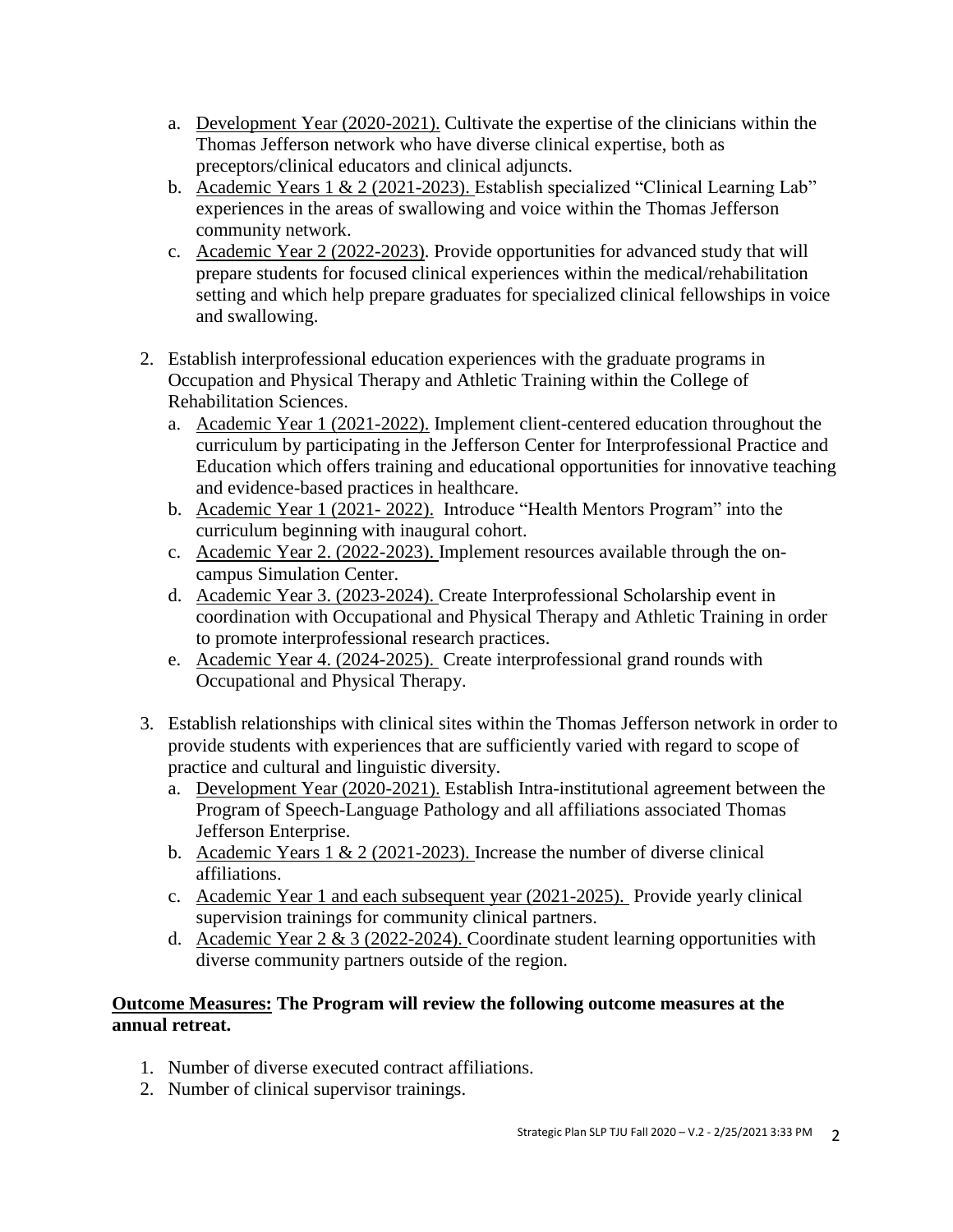- 3. Collect and analyze feedback from clinical supervisor trainings.
- 4. Analyze feedback from students regarding interprofessional training and crossdisciplinary experiences.

## **GOAL #2 – Recruit academically driven students from diverse backgrounds for the Master of Speech-Language Pathology Program.**

## **Objectives:**

- 1. Develop a recruitment strategy and marketing campaign to attract a highly qualified, diverse pool of graduate students.
	- a. Development Year (2020-2021) optimize utilization of electronic and in-person communications, technical sessions and information sessions with prospective students.
	- b. Development Year and each subsequent year (2020-2025) maintain quality web presence on Department, College, and University web pages.
	- c. Academic Year 2 and each subsequent year (2022-2025). Develop and maintain a recruitment presence at National (ASHA) and State level (PSHA) conventions.
- 2. Leverage opportunities within the Thomas Jefferson Enterprise to provide unique experiential learning and career opportunities.
	- a. Academic Year 2 (2021-2022) Recruit graduate assistants to support research projects within the department and the larger Jefferson network.
- 3. Promote geographic flexibility for clinical internships.
	- a. Academic Years 1 & 2 (2020-2023). Explore and secure state and national level student internship opportunities.
	- b. Academic Year 2 (2022-2023). Explore international/global level learning opportunities.
	- c. Academic Years 3 & 4 (2023-2025). Initiate international/global level learning opportunities for interested students.
- 4. Increase graduate assistantship allocation.
	- a. Academic Year 1(2020-2021). Recruit competitive students for graduate assistantship opportunities.
- 5. Develop a minor in speech-language pathology as part of Thomas Jefferson University's College of Health Sciences to serve as a conduit to the graduate program for undergraduate students without a Communication Sciences and Disorders major.
	- a. Academic Year 2 (2022-2023). Explore options for dual degree opportunities within the Jefferson system.
	- b. Academic Year 3 (2023-2024). Plan curriculum for dual degree program.
	- c. Academic Year 4 (2024-2025). Implement dual degree program.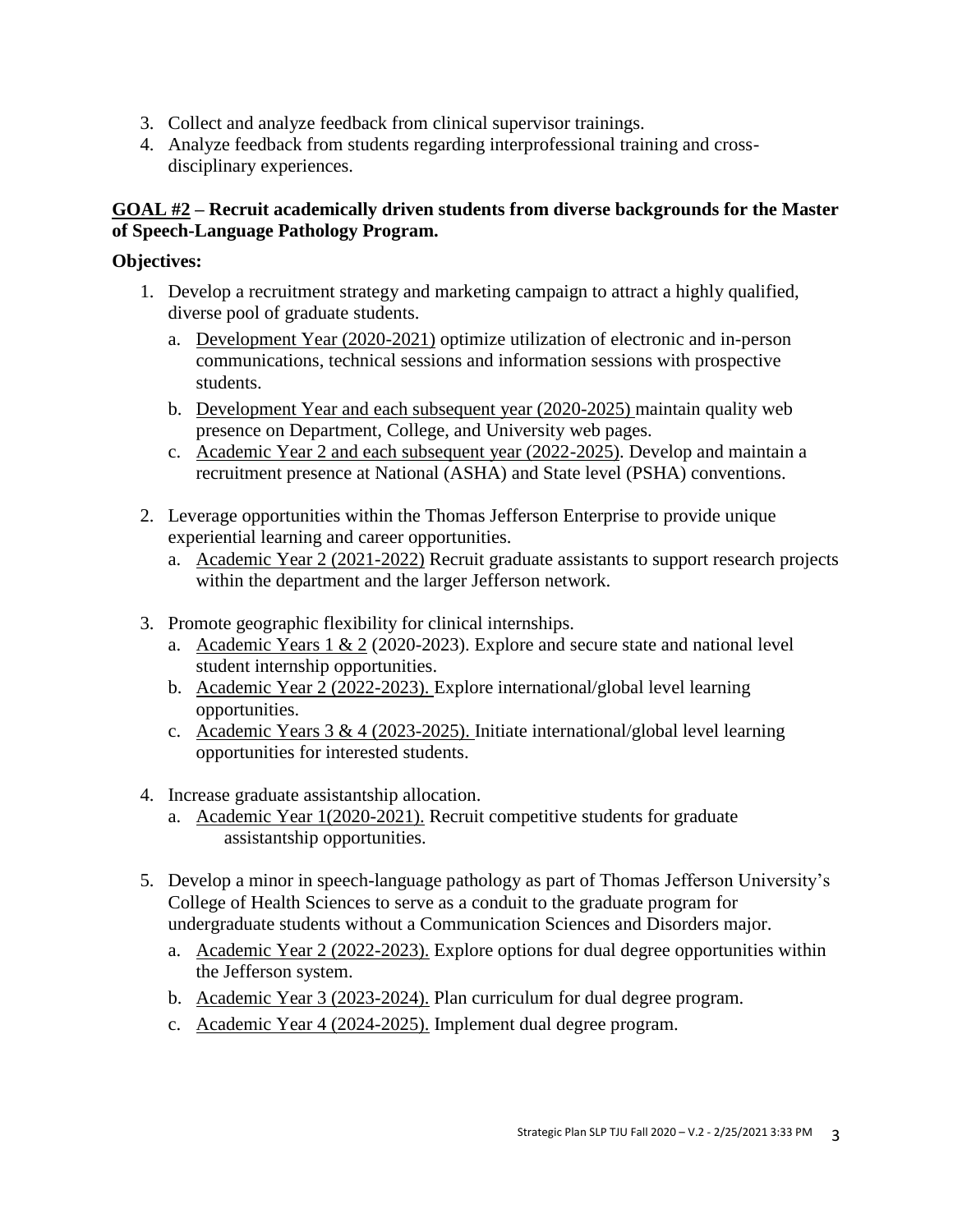#### **Outcome measures: The Program will meet, review and monitor student recruitment strategies and progress at each annual retreat.**

- 1. Number of completed applications received through CSDCAS
- 2. Number of applicants with GPA  $\geq$  3.5 and GRE scores  $\geq$  50<sup>th</sup> % ile
- 3. Percent of students completing the degree within 2-year time frame
- 4. Mean scores and pass rates on the Praxis exam.
- 5. Number of graduate assistants.
- 6. Number of applications received for dual degree program
- 7. Number of participating students in global learning opportunities.

## **GOAL #3 – Obtain full accreditation for the SLP Master of Science Degree program through the Council on Academic Accreditation in Audiology and Speech-Language Pathology (CAA).**

#### **Objectives:**

- 1. Participate in Candidacy through Full Accreditation process through the CAA.
	- a. Development Year (2020-2021). Apply for Candidacy Accreditation Status through the CAA.
	- b. Development Year & Academic Year 1 (2020-2022). Ensure that the curriculum reflects current CFCC 2020 and CAA 2017 standards and scope of practice through diverse curriculum offerings and detailed course development.
	- c. Development Year (2020-2021). Host CAA site visit.
	- d. Academic Years 1- 5 (2021-2025). Submit timely and comprehensive yearly CAA reports.
	- e. Academic Year 5 (2025-2026). Host CAA Accreditation site visit.
- 2. Hire faculty and develop infrastructure to fully support an accredited speech-language pathology program.
	- a. Development Year (2020-2021). Recruit and hire the Director of Clinical Practice and administrative assistant.
	- b. Development Year (2020-2021). Acquire necessary classroom, office and lab space.
	- c. Development Year & Academic Year 1 (2020-2022). Hire two new full time doctorally prepared faculty and secure adjunct faculty as needed.
	- d. Academic Year 2 (2022-2023). Hire two new full time doctorally prepared faculty.
	- e. Academic Year 3 (2023-2024). Hire one additional clinical faculty to manage clinical contracts and student documents.
	- f. Academic Year 4 (2024-2025). Explore hiring new full time doctorally prepared faculty and plan for expansion of cohort size if appropriate.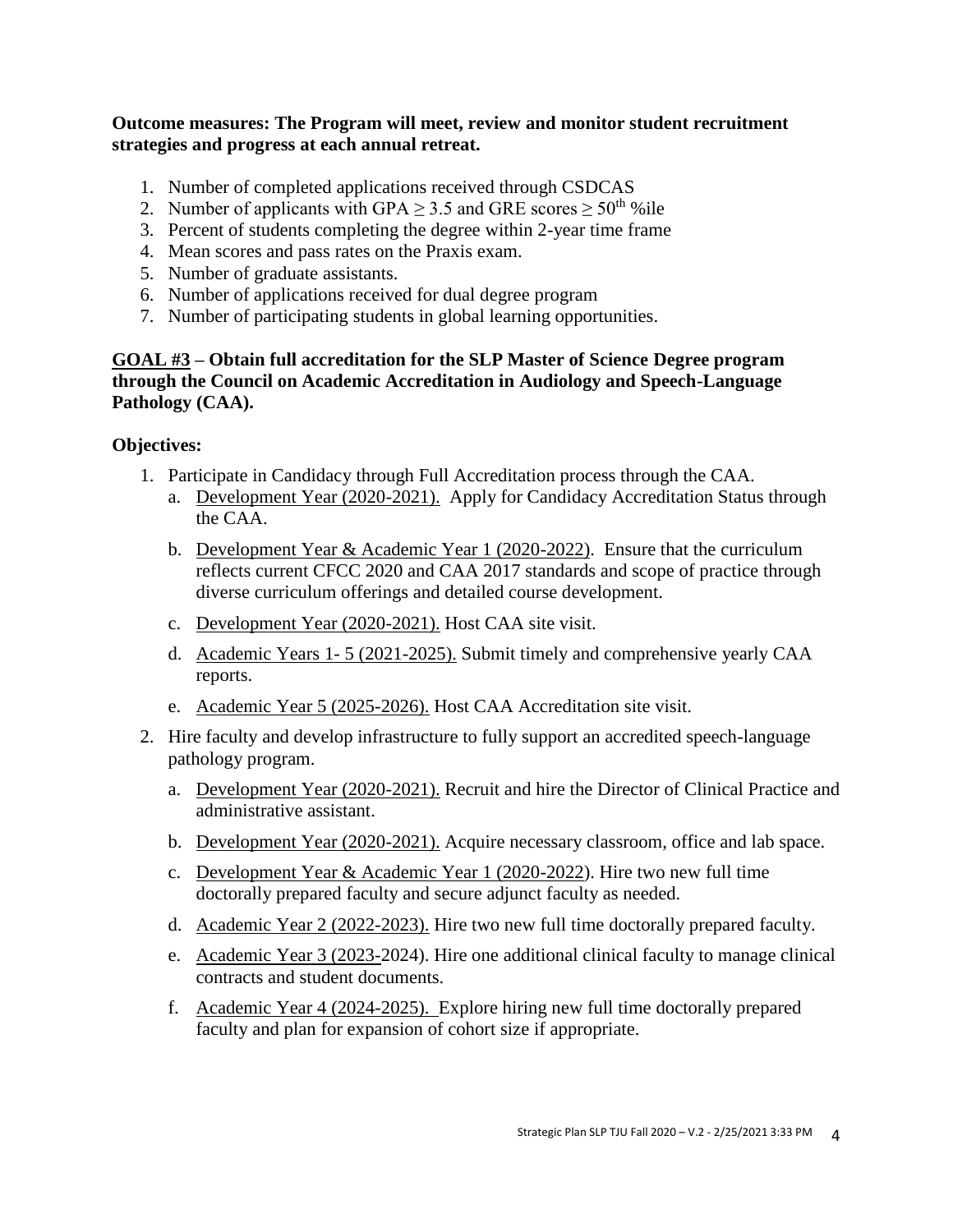#### **Outcome measures: The Program will meet, review and monitor CAA Candidacy progress at each annual retreat.**

- 1. Candidacy site visit completion anticipated fall 2020.
- 2. Candidacy Accreditation completion anticipated spring 2021.
- 3. Review of curriculum.
- 4. Review of annual CAA reports.
- 5. Accreditation completion anticipated by spring 2026.

## **GOAL #4 – Develop processes that ensure continuous program improvement.**

## **Objectives:**

- 1. Develop a contemporary and comprehensive curriculum.
	- a. Development Year (2020-2021). Develop a curriculum that meets both CFCC 2020 and CAA 2017 Standards.
	- b. Academic Years 1&2 (2021-2023). Infuse various types of pedagogical practices into academic and clinical coursework to maximize experiential student learning.
- 2. Advance faculty support and teaching opportunities.
	- a. Academic Year 1 (2021-2022) and each subsequent year. Analyze aggregated course evaluation data from each student cohort.
	- b. Academic Year 2 (2022-2023). Support professional growth of faculty in research providing them with the resources needed to maintain their professional practice credentials and areas of teaching expertise.
- 3. Improve student performance and learning experiences
	- a. Academic Year 1 (2021-2022). Create and convene a Speech-Language Pathology Advisory Board, incorporating feedback into the curriculum.
	- b. Development Year & Academic Years 1-3 (2020-2023). Develop meaningful summative and formative assessment measures.
	- c. Academic Years  $3 & 4 & (2023-2025)$ . Analyze feedback from external clinical site preceptors regarding student clinician performance in order to develop and/or improve student competencies.

#### **Outcome measures: The Program will meet, review and monitor continuous program improvement measures at each annual retreat.**

- 1. Evaluate student Praxis scores on an annual basis and ensure that they meet or exceed the National average.
- 2. Conduct and analyze exit survey and utilize data for program improvement.
- 3. Review course evaluations using data to improve curriculum and teaching practices.
- 4. Map course-based student learning outcomes to ASHA standards and develop ways to assess them.
- 5. Review and use feedback from the Advisory Board for program improvement.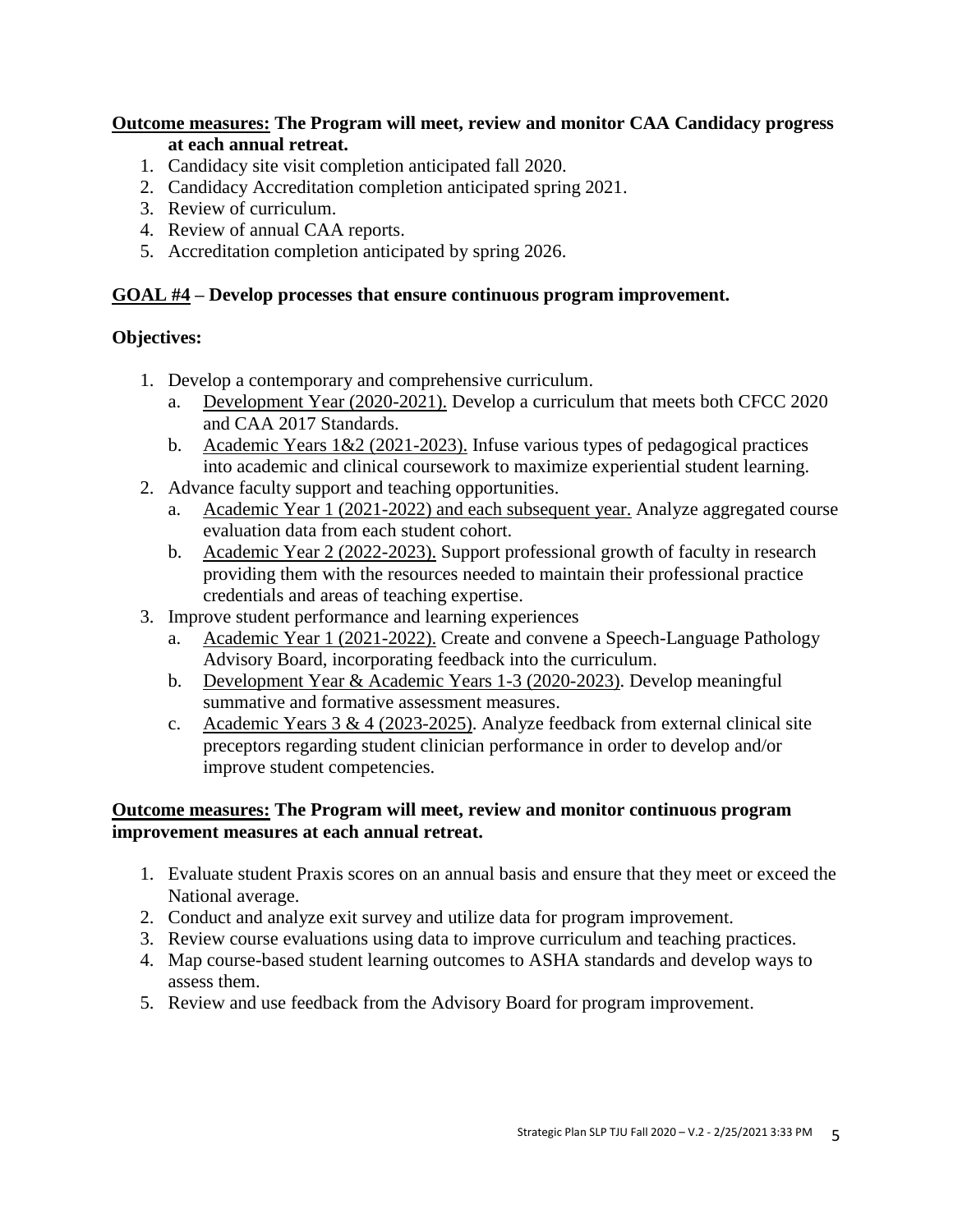## **GOAL # 5- Commit to the principles of diversity, equity and social justice in order to improve access for individuals with communication, swallowing and feeding disorders.**

# **Objectives**:

- 1. Promote an inclusive environment that celebrates differences in students, clients, families, faculty and the community.
	- a. Development Year (2020-2021). Actively engage in recruiting faculty applications from all ethnic groups with the aim of establishing a team of diverse faculty.
	- b. Academic Year 1 (2021-2022). Actively recruit and admit students from a variety of ethnic groups by implementing a holistic admission process.
	- c. Academic Year 1&2 (2021-2023). Implement diversity, bias and anti-racism training and participation for all speech-language pathology faculty through the IDEA committee of the Jefferson College of Rehabilitation Sciences.
- 2. Promote social justice for individuals with communication and swallowing/feeding disorders.
	- a. Academic Year 1 (2021-2022). Develop academic experiences that expose students to clients from a wide range of cultures and ethnicities.
	- b. Academic Year 1 (2021-2022). Implement student engagement through Jefferson's "Health Mentor's Program".
	- c. Academic Year 1 (2021-2022). Establish NSSLHA student group and faculty advisor in order to enhance student engagement in projects and service related experiences with diverse populations within the Jefferson network and the wider community.
	- d. Academic Year 2 and subsequent years (2022-2025). Promote student participation in communication support groups for individuals with complex communication needs across the lifespan.
- 3. Support student understanding of social and cultural diversity.
	- a. Academic Year 1 (2021-2022). Explore strategies and opportunities for supporting student success in understanding social and cultural linguistic diversity, social determinants of health and access as well as anti-racism and bias through the curriculum.
	- b. Academic Year 1 (2021-2022). Choose key clinical and academic courses to implement training modules and student learning outcomes (SLO) that address social and cultural linguistic diversity, social determinants of health and access as well as anti-racism and bias.
	- c. Academic Year 2 (2022-2023). Continue to develop partnerships in the community and obtain new affiliation agreements that offer diverse clinical experiences across the lifespan.
	- d. Academic Year 3 (2023-2024). Coordinate student learning opportunities (communication and hearing screenings, observations) with diverse community partners in pediatric and adult settings.